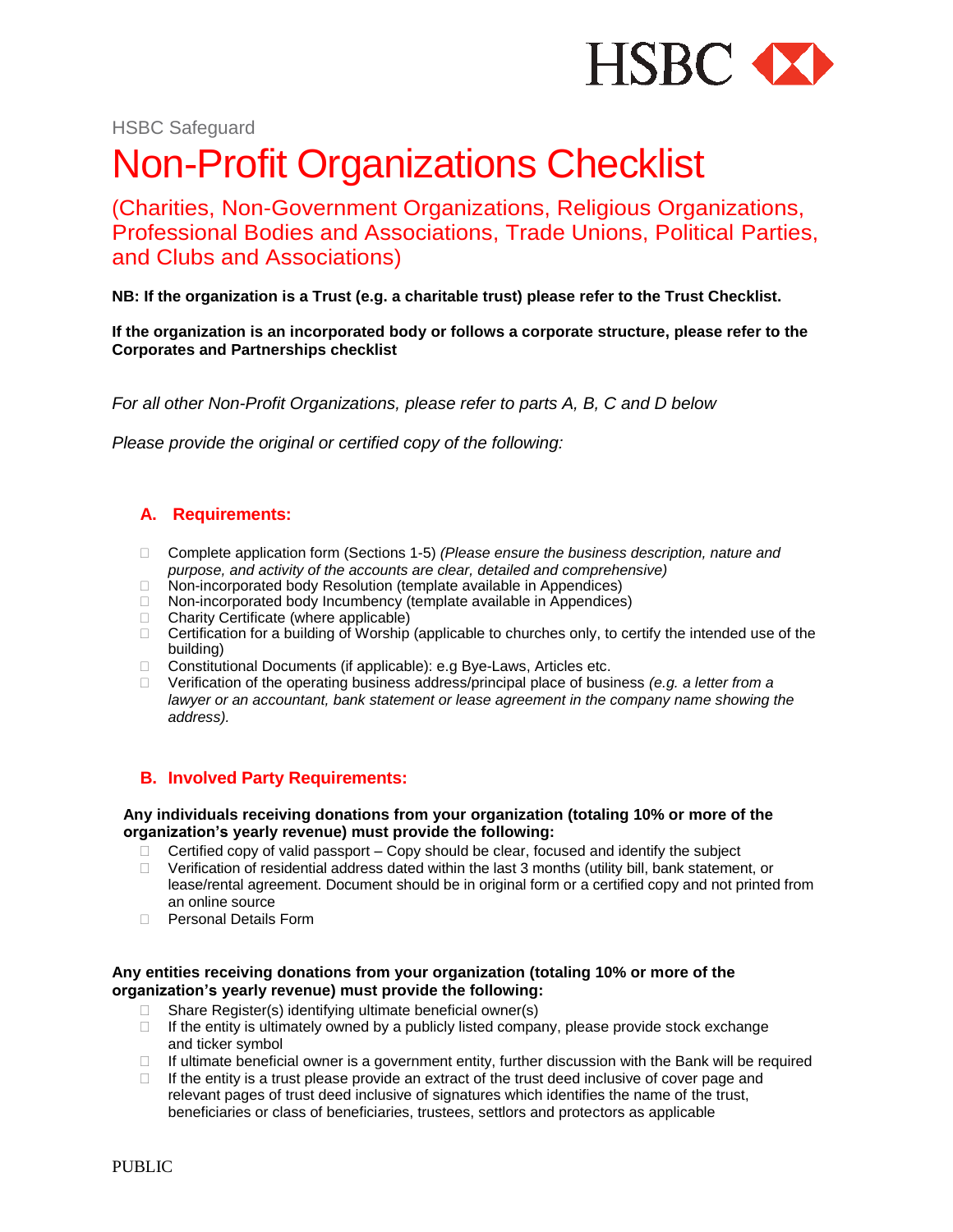#### **For all key parties (e.g directors, secretary, signatories, board officials etc:**

- □ All parties must complete a Personal Details Form
- Minimum requirement for two (2) key parties *(of which should include the key controlling officers e.g. Chairman, Treasurer, Secretary etc):* provide a certified copy of valid passport – Copy should be clear, focused and identify the subject
- Verification of residential address dated within the last 3 months *(utility bill, bank statement, or lease/rental agreement).* Document should be in original form, or a certified copy, and not printed from an online source
- $\Box$  If any director or officer is a legal entity, please provide its Share Register and ID and Verification of Address for two (2) ultimate beneficial owners.

#### **All Sole Signatories must provide the following:**

- $\Box$  Certified copy of valid passport Copy should be clear, focused and identify the subject
- $\Box$  Verification of residential address dated within the last 3 months (utility bill, bank statement, or lease/rental agreement). Document should be in original form, or a certified copy, and not printed from an online source
- □ All signatories must complete a Personal Details Form

## **C. Source of Wealth Verification – Please see Safeguard Website for Guidance**

#### **Please provide evidence of Initial and Ongoing Source of Wealth of the Organization**

Sample Validation Sources can be as follows:

- o Evidence of Intra-Group donations e.g Bank Statements, Bank receipts, copies of cheques
- o Records of donations with supporting financial accounts
- o Records of members (and membership dues where applicable)
- o Recent evidence of entitlement to state or local authority funded benefit/grant
- o Intelligence from referrals or in-country source, such as another entity within the HSBC group
- o Latest Financial Statements for the organization

### **Donors contributing 5% or more to the organizations yearly revenue (where 5% is equal to or exceeds \$10K) must provide the following:**

- **Full Legal Name**
- □ Percentage of Contribution
- *Individuals must also provide date of birth and permanent residence address*
- *Legal entities must also provide their Trading Name if different to legal name and registered address/address of incorporation including country.*